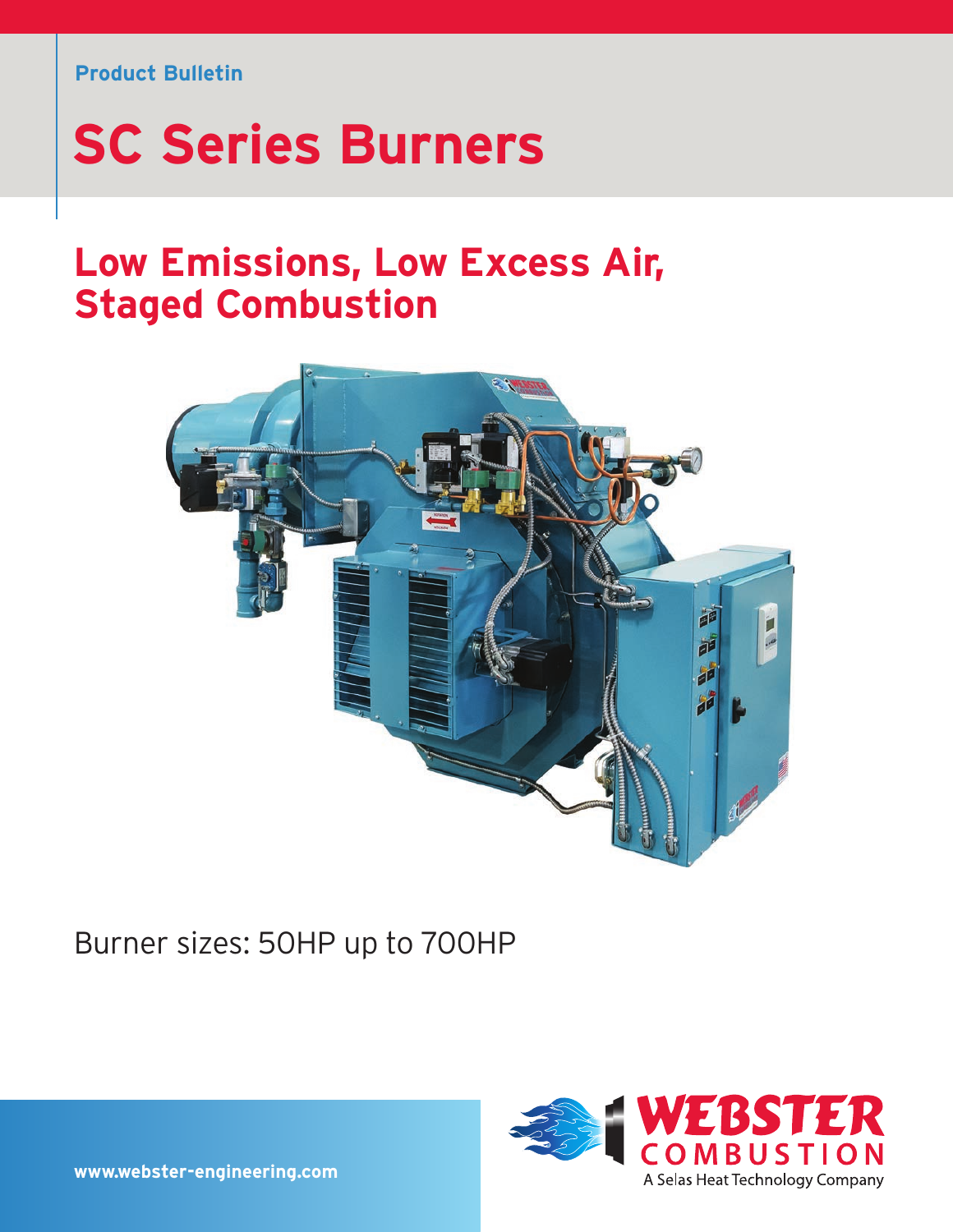### **Benefits of the SC low emissions burner include:**



The new "SC" series burner from Webster Combustion combines the reliable and rugged burner technology Webster is known for with a new, patented stagedcombustion firing head. This new offering allows the user to operate with low emissions without the cost and expense of external Flue Gas Recirculation

piping, or the maintenance issues associated with surface combustion technology. The SC burner can achieve 30ppm NOx levels while maintaining a very low  $O<sub>2</sub>$ , which results in excellent efficiency, and can achieve as low as 9ppm NOx levels with an increase in the  $O<sub>2</sub>$ .

When combined with Webster's patented Temp-A-Trim™, the SC burner will maintain even lower excess air levels as operating conditions change, saving fuel and electricity and lowering maintenance costs. The SC burner is available for Scotch-Marine, firetube, watertube, flextube, firebox, and other heaters and vessel types.

**Contact your Webster representative today so they can show you how much you'll save by replacing your burner with a new Webster SC burner! Or visit www.webster-engineering.com to locate a sales office in your area.**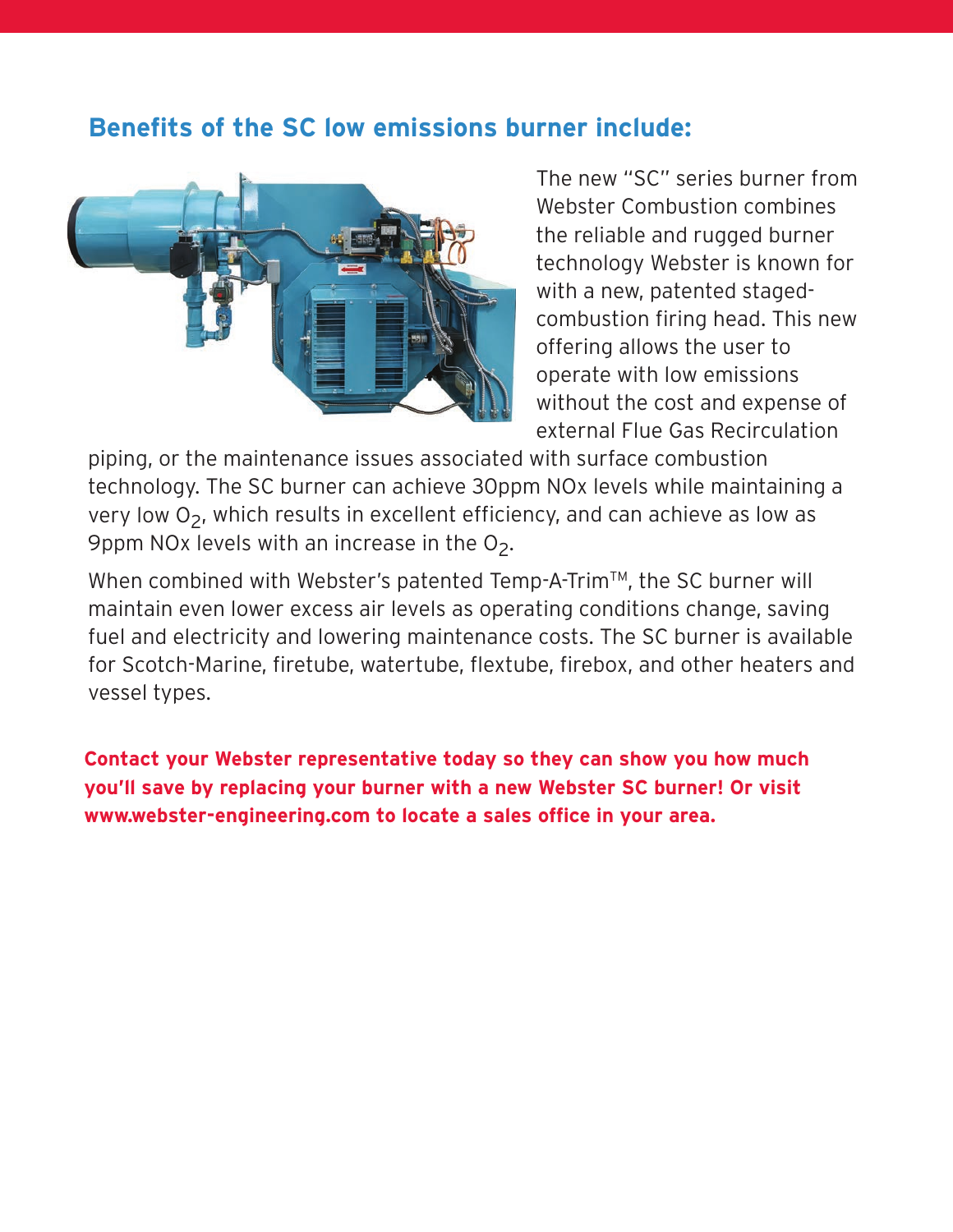# **SC Burner Features**

- Excellent flame stability for reliable low NOx performance
- Options for various NOx level requirements
	- <sup>F</sup> Gas 30ppm, 15ppm, 9ppm
	- $\div$  Oil 60ppm
- Lower Excess Air requirements for extremely efficient operation
- No External Flue Gas Recirculation (FGR) required
- Fire multiple fuels
	- \*Natural or LP gas
	- $R$  No. 2 Oil



- Field-proven ignition system
- Combustion air fan and motor are housed in a single assembly for easy removal and inspection
- Compatible for most types of boilers: Scotch-Marine Firetube, Watertube, Flextube, Firebox, as well as thermal heaters and other vessels
- Options for both pressure and air atomized oil systems